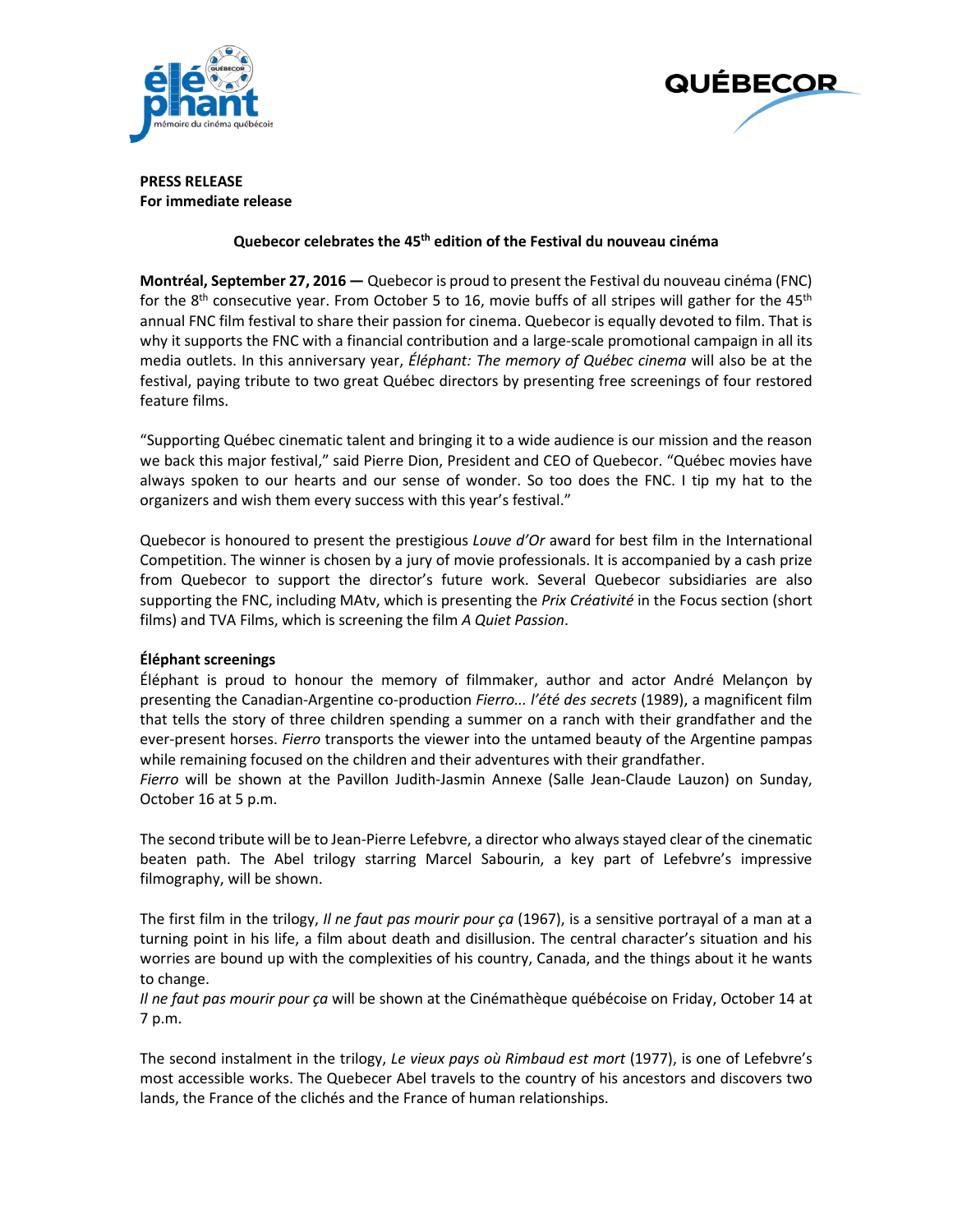*Le vieux pays où Rimbaud est mort* will be shown at the Cinémathèque québécoise on Saturday, October 15 at 5 p.m.

Finally, in *Aujourd'hui ou jamais* (1998), Abel, once a passionate aviator, has not flown since the death of his co-pilot and best friend. Fifteen years later, now in his 50s, he gets into the cockpit again. But things do not go exactly as planned.

*Aujourd'hui ou jamais* will be shown at the Pavillon Judith-Jasmin Annexe (Salle Jean-Claude Lauzon) on Sunday, October 16 at 7 p.m.

#### **About** *Éléphant: The memory of Québec cinema*

*Éléphant: The memory of Québec cinema* was launched in 2007 as a large-scale project to digitize, restore and preserve all the fictional feature films in Québec's cinematic heritage and make them readily accessible. It is led by co-directors Claude Fournier and Marie-José Raymond. To date, 225 movies have been restored. They are available 24/7 on Videotron's illico video-on-demand service (channel 900), illico.tv and the illico app. The films are also being gradually added, in the original version with subtitles, to iTunes in Canada, the U.S., France and all other European and African countries where French or English is one of the official languages. The Éléphant website at www.elephantcinema.quebec contains the largest existing database and bank of information on Québec cinema.

The films restored by *Éléphant* can now be viewed on the big screen at two major cultural institutions. Thanks to recently formed partnerships, the public has been able to experience these important feature films at the Cinémathèque québécoise and at the Musée national des beaux-arts du Québec.

*Éléphant: The memory of Québec cinema* is fully funded by Quebecor*.* It is a philanthropic enterprise from which Quebecor derives no financial benefit. Aside from a small amount to cover a portion of the platform's operating costs, all revenues from distribution of the movies on illico goes to the rights holders and filmmakers.

#### **About Quebecor**

Quebecor, a Canadian leader in telecommunications, entertainment, news media and culture, is one of the best-performing integrated communications companies in the industry. Driven by their determination to deliver the best possible customer experience, all of Quebecor's subsidiaries and brands are differentiated by their high-quality, multiplatform, convergent products and services.

Quebecor (TSX: QBR.A, QBR.B) is headquartered in Québec. It holds an 81.07% interest in Quebecor Media, which employs close to 11,000 people in Canada.

A family business founded in 1950, Quebecor is strongly committed to the community. Every year, it actively supports people working with more than 400 organizations in the vital fields of culture, health, education, the environment and entrepreneurship.

Visit our website[: www.quebecor.com](http://www.quebecor.com/) Follow us on Twitter: [twitter.com/Quebecor](http://www.twitter.com/Quebecor)